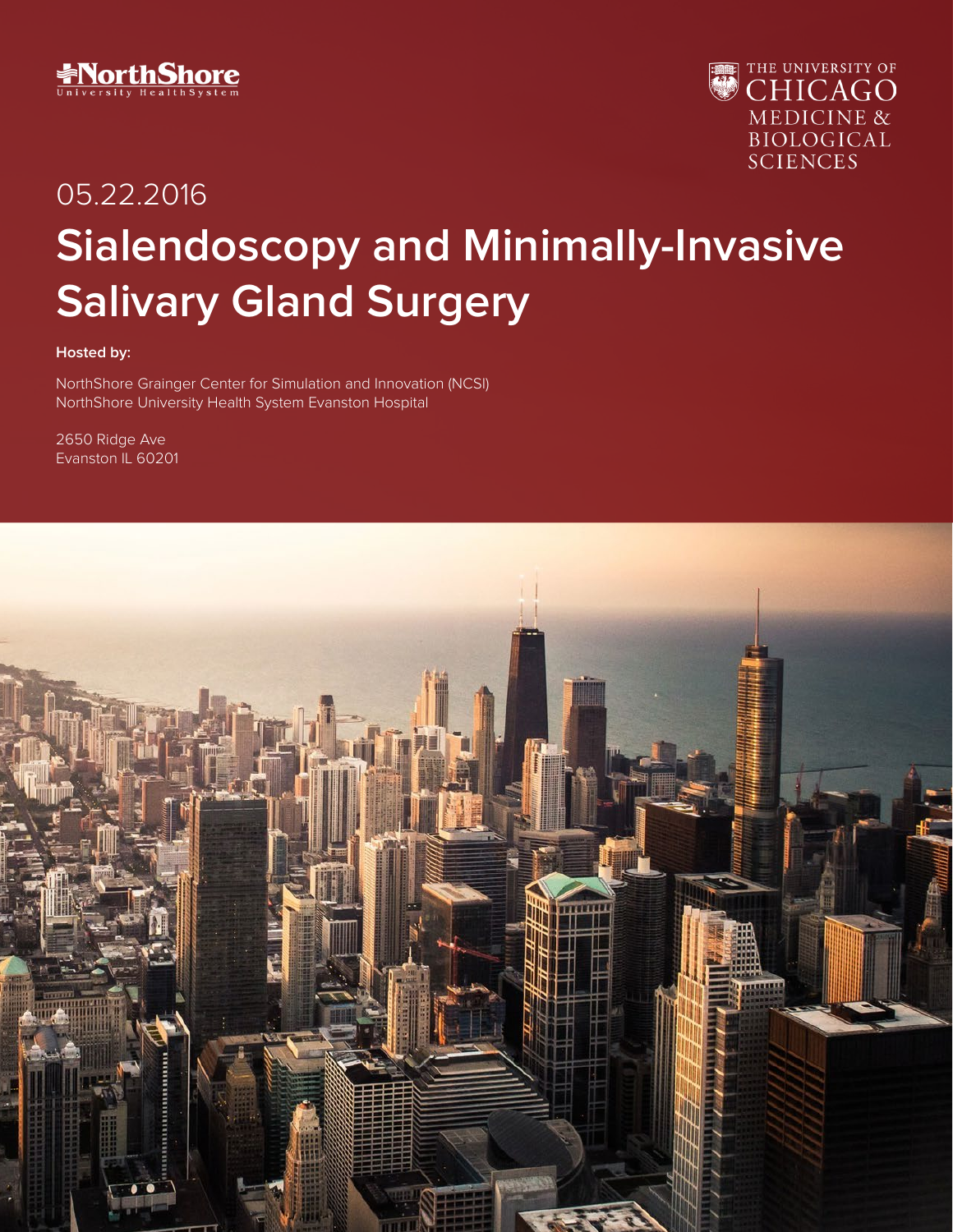

## Course Directors

#### **Mihir K. Bhayani, MD** Section of Otolaryngology, NorthShore University Health System

Clinical Assistant Professor Department of Surgery, University of Chicago Pritzker School of Medicine

#### **Jayant Pinto, MD** Associate Professor Section of Otolaryngology, University of Chicago Hospitals Department of Surgery, University of Chicago Pritzker School of Medicine

# Course Faculty

#### **Stephen Y. Lai, MD PhD** Associate Professor

Department of Head and Neck Surgery Department of Molecular and Cellular Oncology The University of Texas MD Anderson Cancer **Center** 

#### **Rohan R. Walvekar, MD**

Associate Professor Director, Head & Neck Service MCLANO & Earl K. Long Hospitals Director, Clinical Research & Salivary Endoscopy Service Department of Otolaryngology - Head & Neck **Surgery** Louisiana State University-New Orleans School of Medicine

#### **William Ryan, MD**

Assistant Professor Department of Otolaryngology University of California San Francisco

#### **Doris Yip, MD**

Department of Radiology NorthShore University HealthSystem

#### **Stephanie Shintani Smith, MD**

Assistant Professor Department of Otolaryngology Northwestern University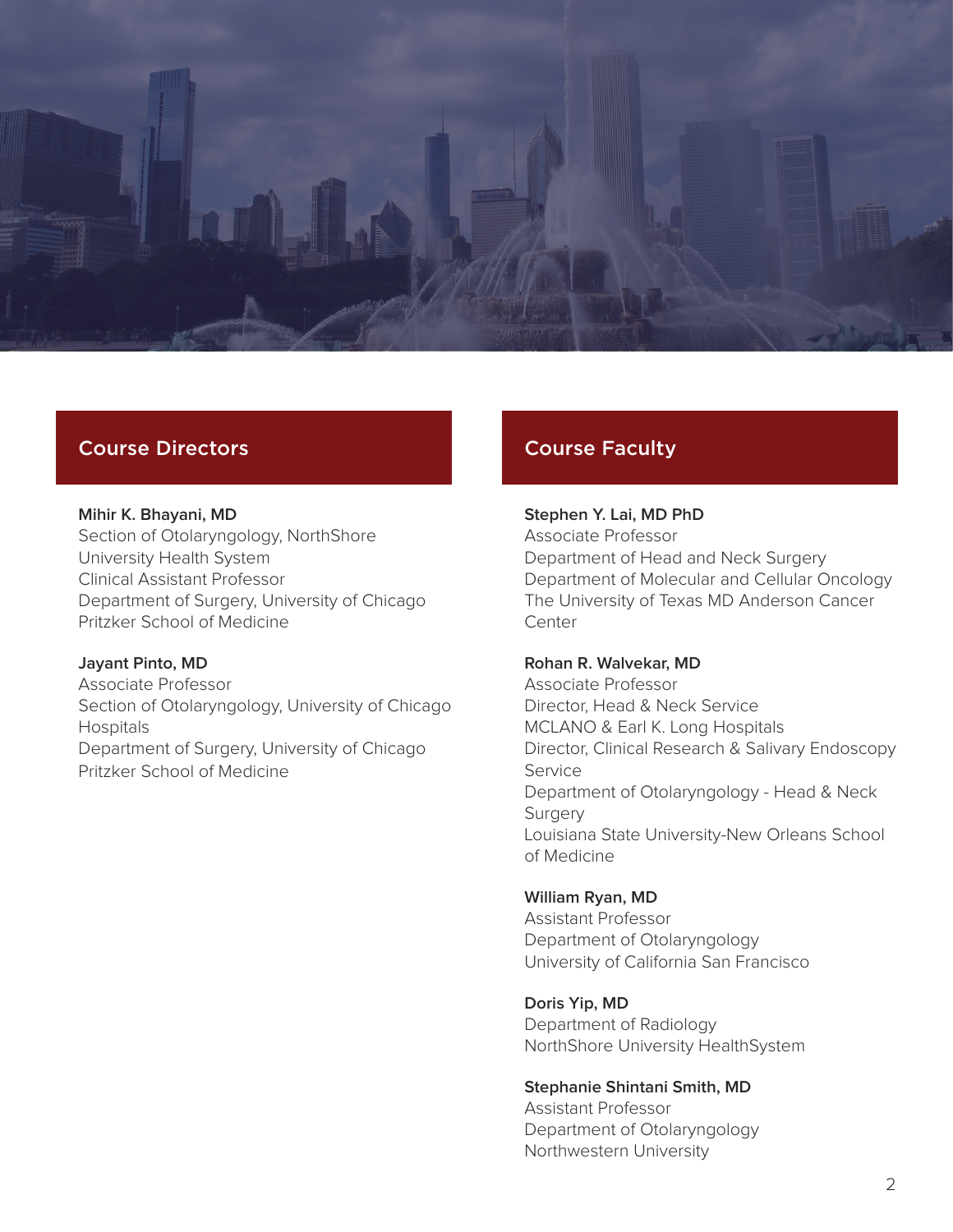



## Intent and Overview

This course is designed to educate practitioners on the important aspects of inflammatory salivary gland disease and applications of sialendoscopy. This one-day lecture and skills laboratory experience highlights the basics of salivary endoscopy indications, contra-indications, and complications.

Attendees will be able to use lecture material and practice on fresh cadaver specimens in a simulated operating room experience.

## **Objectives**

At the conclusion of the course, participants should be able to:

- Recognize new concepts in inflammatory salivary disease
- Recognize the role of salivary endoscopy in patients with salivary swelling
- Identify ideal candidates for this salivary endoscopy
- Acquire basic information and skills for setting up a sialendoscopy practice

#### Who Should Attend?

This CME meeting has been designed for practitioners interested in treatment of diseases of the salivary apparatus. We encourage attendance by practicing otolaryngologists, oral surgeons, residents, and allied health professionals.

#### Cost:

Physicians and Oral Surgeons **\$500.00 \$500.00** Residents/Fellows/Allied Health Professionals **\$100.00**

## Registration

 Register online at www.northshore.org/classes and select **Simulation Program** from the drop-down menu. All major credit cards are accepted.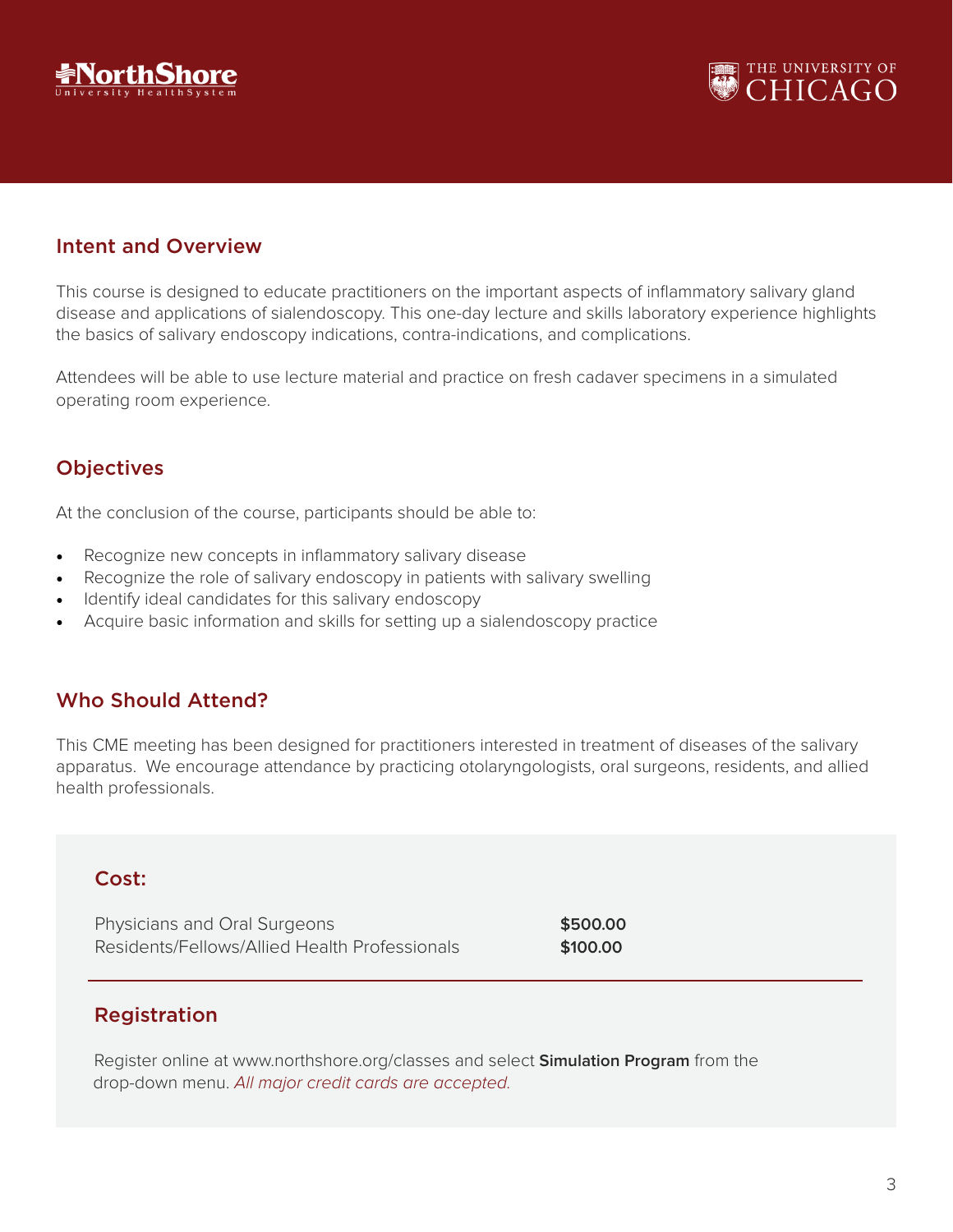



## Accreditation Statement

This activity has been planned and implemented in accordance with the accreditation requirements and policies of the Accreditation Council for Continuing Medical Education (ACCME) through the joint providership of The University of Chicago Pritzker School of Medicine and NorthShore University HealthSystem. The University of Chicago Pritzker School of Medicine is accredited by the ACCME to provide continuing medical education for physicians.

## Credit Designation Statement

The University of Chicago Pritzker School of Medicine designates this live activity for a maximum of 6.75 AMA PRA Category 1 Credits™. Physicians should claim only the credit commensurate with the extent of their participation in the activity.

Nurses and other healthcare professionals will receive a Certificate of Participation. For information on the applicability and acceptance of Certificates of Participation for educational activities certified for AMA PRA Category 1 Credit™ from organizations accredited by the ACCME, please consult your professional licensing board.

## Location

The course will be held at the state-of-the art Grainger Center for Simulation and Innovation on the campus of the NorthShore University HealthSystem Evanston Hospital, a teaching affiliate of the Universty of Chicago Pritzker School of Medicine. Located just north of Chicago, this facility is accredited by the American College of Surgeons for surgical simulation.

# Educational Grants / Commercial Support

A complete listing of commercial support received will be provided in the conference materials.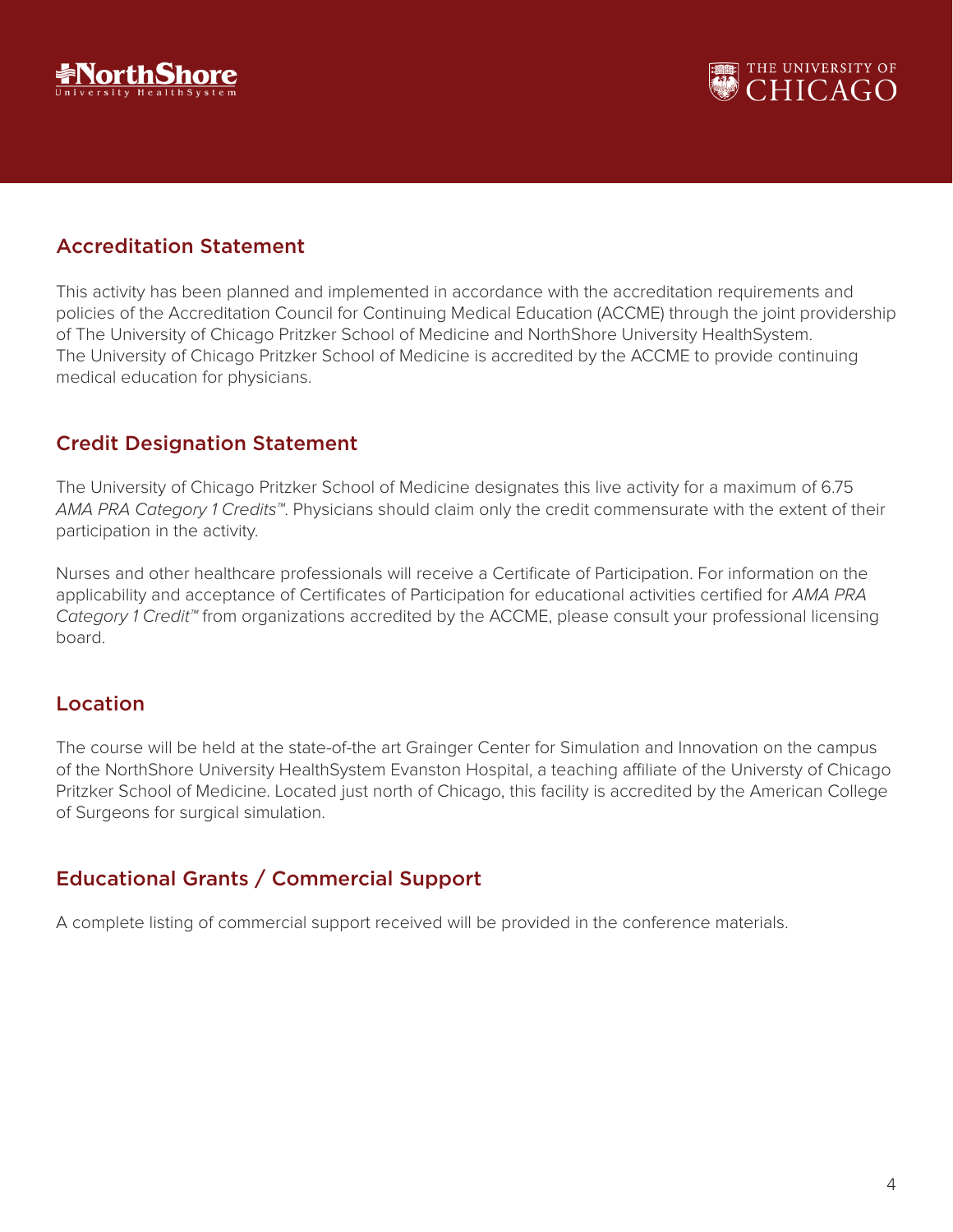



|          | <b>Course Schedule</b>                                                          |
|----------|---------------------------------------------------------------------------------|
| 7:30 AM  | <b>Registration and Continental Breakfast</b>                                   |
| 8:00 AM  | Welcome and Introduction to Sialendoscopy - Dr. Bhayani                         |
| 8:15 AM  | Anatomy and Diseases of salivary glands - Dr. Smith                             |
| 8:30 AM  | Indications for salivary endoscopy - Dr. Bhayani                                |
| 8:45 AM  | Radiology of salivary disease - Dr. Yip                                         |
| 9:00 AM  | Sialendoscopy-Basic Setup - Dr. Walvekar                                        |
| 9:15 AM  | <b>Break</b>                                                                    |
| 9:45AM   | Interventional submandibular sialendoscopy - Dr. Pinto                          |
| 10:00 AM | Interventional parotid sialendoscopy - Dr. Pinto                                |
| 10:15 AM | Ultrasound applications in salivary gland surgery - Dr. Ryan                    |
| 10:30 AM | Hybrid salivary surgery-combined open and endoscopic<br>technique - Dr. Ryan    |
| 10:45 AM | RAI-induced sialadenitis - Dr. Lai                                              |
| 11:00 AM | Autoimmune salivary disease - Dr. Smith                                         |
| 11:15 AM | Sialendoscopy in pediatric patients - Dr. Bhayani                               |
| 11:30 AM | Complications in Sialendoscopy - Dr. Lai                                        |
| 11:45 AM | Billing considerations in sialendoscopy - Dr. Walvekar                          |
| 12:00 PM | <b>Lunch - Difficult Cases</b>                                                  |
| 1:00 PM  | Cadaver Lab Introduction-We encourage everyone to bring their<br>surgical loops |
| 1:10 PM  | Endoscopic access of the parotid gland with dilation                            |
| 2:00 PM  | Stone extraction and Ultrasound applications                                    |
| 3:00 PM  | Floor of mouth dissection for submandibular gland access                        |
| 4:00 PM  | Closing remarks                                                                 |
| 4:15 PM  | Adjourn                                                                         |